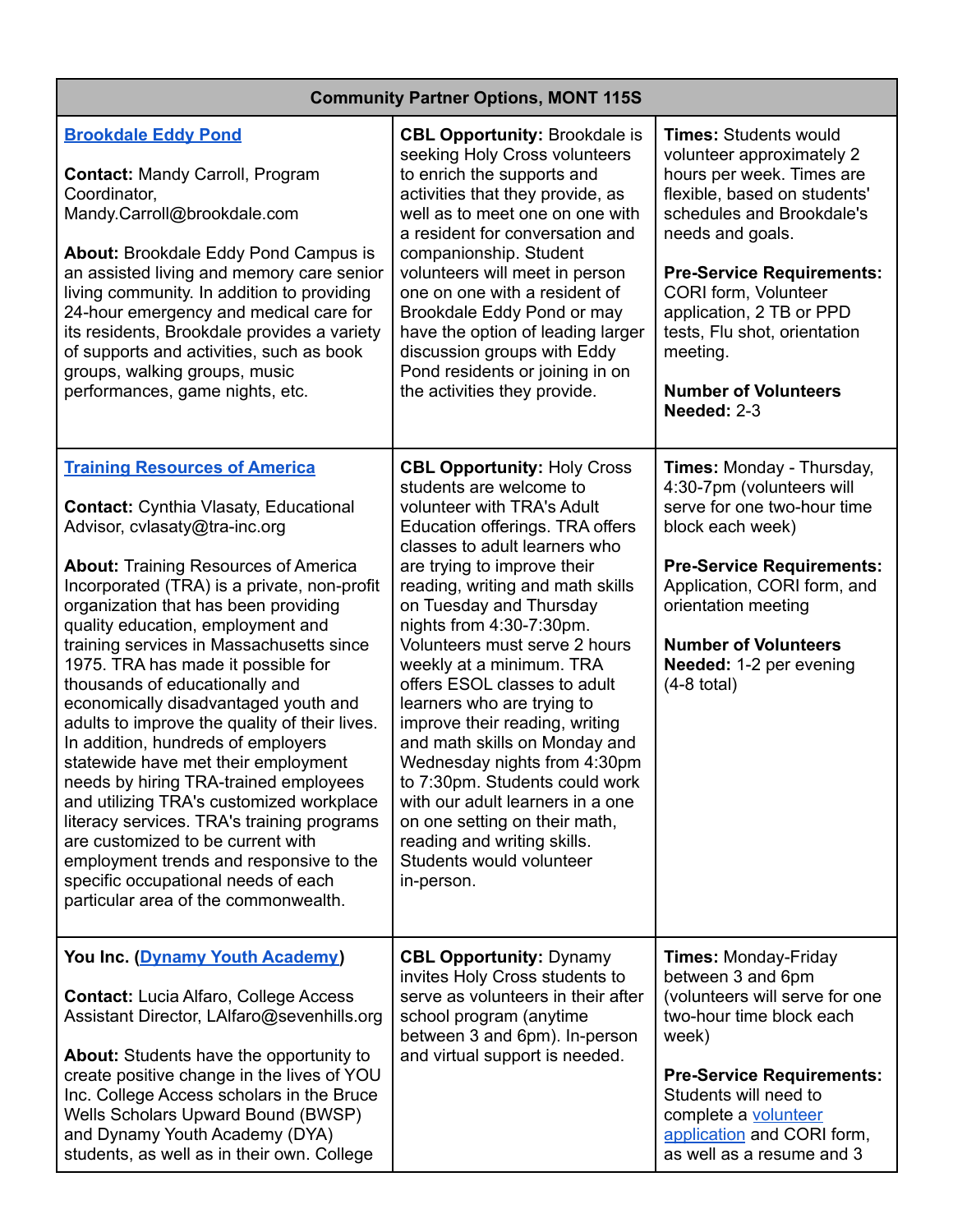| Access Programs are designed to assist<br>first-generation college students and/or<br>low-income high school students<br>preparing for the post-secondary<br>opportunities; the progress a student<br>makes is dependent upon the support,<br>attention, and help they receive from staff.<br>To ensure progress, volunteers' primary<br>responsibility will be to provide program<br>assistance and encouragement to<br>students assigned and to help build a<br>sense of community in the program.<br>Becoming a part of the College Access<br>community involves time, endurance and<br>patience as well as developing a good<br>rapport with students. Having a sense of<br>humor helps, too.     |                                                                                                                                                                                                                                                                                                                                                                                                                                                                                                                                                                                                                                                                                                                                                                                                                                                     | references, which they will<br>receive instructions about<br>after they meet with the<br>Dynamy volunteer<br>supervisor.<br><b>Number of Volunteers</b><br>Needed: 3-4                                                         |
|-------------------------------------------------------------------------------------------------------------------------------------------------------------------------------------------------------------------------------------------------------------------------------------------------------------------------------------------------------------------------------------------------------------------------------------------------------------------------------------------------------------------------------------------------------------------------------------------------------------------------------------------------------------------------------------------------------|-----------------------------------------------------------------------------------------------------------------------------------------------------------------------------------------------------------------------------------------------------------------------------------------------------------------------------------------------------------------------------------------------------------------------------------------------------------------------------------------------------------------------------------------------------------------------------------------------------------------------------------------------------------------------------------------------------------------------------------------------------------------------------------------------------------------------------------------------------|--------------------------------------------------------------------------------------------------------------------------------------------------------------------------------------------------------------------------------|
| <b>WPS Adult Learning Center</b><br><b>Contact: Jen Brunelle, Adult Education</b><br>Director,<br>brunellejb@worcesterschools.net<br><b>About: Worcester Public Schools Adult</b><br>Learning Center serves adults 16 years<br>old or older, who left school during the<br>traditional schooling years and now have<br>a desire to resume their education.<br>Classes are offered on English<br>proficiency, HiSET (formally the GED)<br>preparation and basic literacy skills at<br>essentially no cost. The Center also offers<br>a Family Literacy course to encourage<br>reading as a family, as that is an essential<br>skill for children and parents to increase<br>their English proficiency. | <b>About: Worcester Adult</b><br>Learning Center offers ESOL<br>and High School Equivalency<br>classes, with job and college<br>prep assistance for students.<br>Every Thursday, 12:00-2:00pm,<br>we offer Open Computer Lab, a<br>time in which students can drop<br>in to work on online educational<br>materials, job search and online<br>applications, or any other<br>computer-based work. We<br>request a Holy Cross student<br>intern to be available during<br>those hours to welcome<br>students, get them set up on<br>computers, and be available to<br>answer questions and provide<br>assistance as needed.<br>Additionally, as time and interest<br>allows, the student intern can<br>follow up with individual<br>students, research and compile<br>digital literacy materials, and/or<br>develop and lead basic tech<br>workshops. | Times: Thursdays 12-4pm<br><b>Pre-Service Requirements:</b><br>WPS CORI form and an<br>orientation meeting.<br><b>Number of Volunteers</b><br>Needed: 1-2                                                                      |
| <b>Marie Anne Center</b><br>Contact: Sr. Michele Jacques,<br>michelejacques44@gmail.com<br>About: Marie Anne Center (MAC), a<br>ministry of the Sisters of Saint Anne, is<br>located in the lower level of St. Bernard<br>Church on Lincoln Street in Worcester,                                                                                                                                                                                                                                                                                                                                                                                                                                      | <b>CBL Opportunity: From 2:30 to</b><br>5:30 pm, students from the<br>neighborhood receive individual<br>tutoring by Marie Anne Center<br>staff, high school and college<br>students and other dedicated<br>volunteers. Volunteers are<br>needed once per week for a 2-3<br>hour time slot. Volunteers are                                                                                                                                                                                                                                                                                                                                                                                                                                                                                                                                          | Times: Mondays or<br>Thursdays from 2:30 to 5:30<br>pm (volunteers will serve for<br>one two hour time block)<br><b>Pre-Service Requirements:</b><br><b>CORI Form and safe</b><br>environment training (to be<br>done on site) |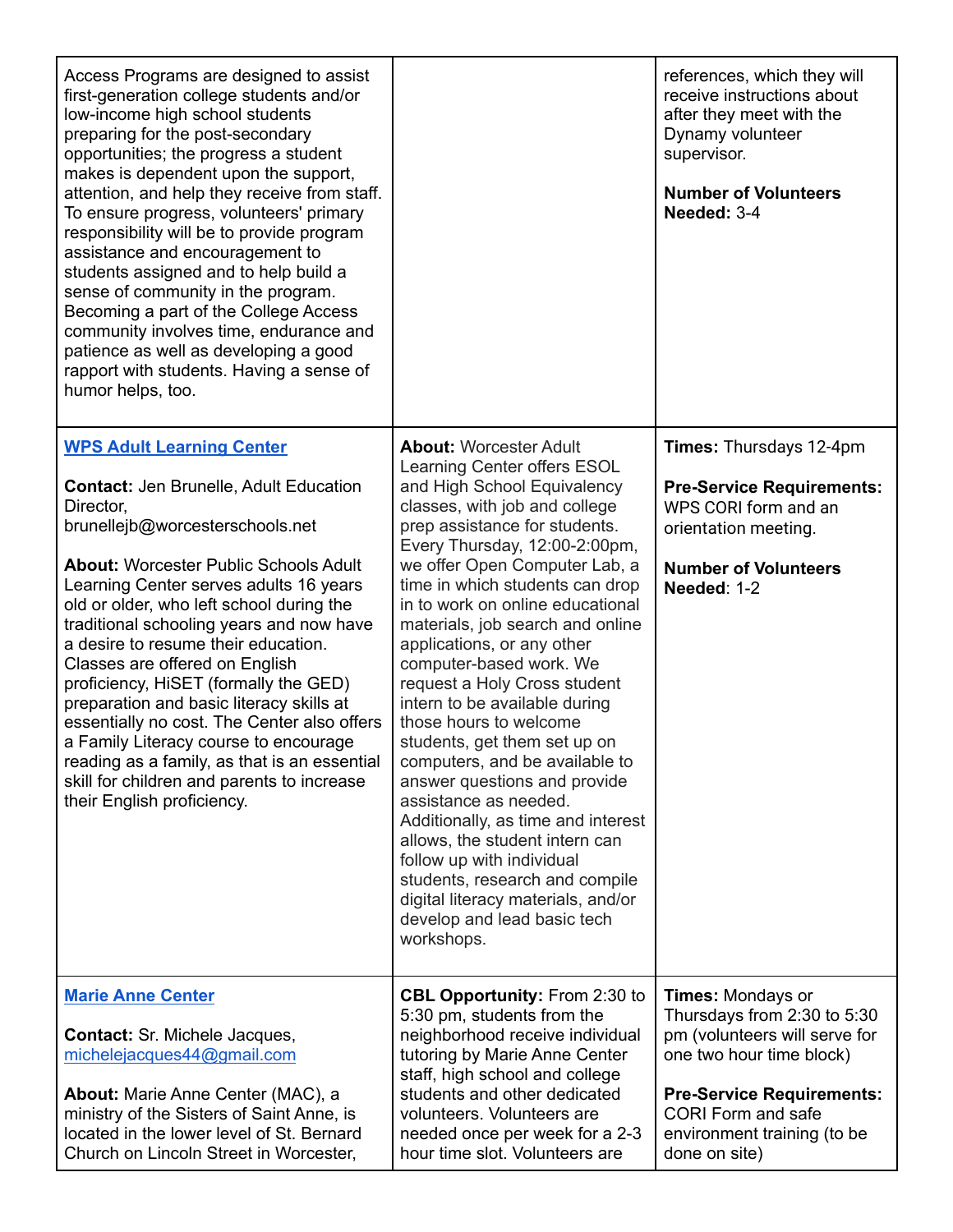| MA. The Center addresses educational<br>and spiritual needs of families and<br>provides basic education and living skills<br>for people who would otherwise not have<br>access to them. Special attention is given<br>to families living within its multi-ethnic<br>neighborhood. Opened in April 2001, the<br>Marie Anne Center offers a variety of<br>activities, including after-school<br>tutoring, a computer lab with Internet<br>access, English as a Second Language<br>classes, sewing classes, yoga classes, art<br>and music classes, Teen Talk, and a<br>police/clergy mentoring program. The<br>work of the Center is carried out primarily<br>by the Sisters of St. Anne and associates,<br>as well as others from the region, under<br>the direction of Sister Michèle Jacques, a<br>Sister of Saint Anne. The Marie Anne<br>Center hosts a variety of programs and<br>classes for children/youth, teenagers,<br>and adults in the Worcester area. In<br>particular, the Center caters to the needs<br>of families and individuals living in<br>surrounding multi-ethnic neighborhoods. | invited to tutor, and/or<br>teach/assist with art, music, and<br>dance classes.                                                                                                                                                                                                                           | <b>Number of Volunteers</b><br><b>Needed:</b> $2$ to $3$ per day $(4-6)$<br>total)                                                                                                        |
|--------------------------------------------------------------------------------------------------------------------------------------------------------------------------------------------------------------------------------------------------------------------------------------------------------------------------------------------------------------------------------------------------------------------------------------------------------------------------------------------------------------------------------------------------------------------------------------------------------------------------------------------------------------------------------------------------------------------------------------------------------------------------------------------------------------------------------------------------------------------------------------------------------------------------------------------------------------------------------------------------------------------------------------------------------------------------------------------------------|-----------------------------------------------------------------------------------------------------------------------------------------------------------------------------------------------------------------------------------------------------------------------------------------------------------|-------------------------------------------------------------------------------------------------------------------------------------------------------------------------------------------|
| <b>Positive Directions: Drop Out</b><br><b>Prevention Program (Family Health</b><br>Center of Worcester)<br>Contact: Jewel White,<br>Jewel. White@fhcw.org<br><b>About: Family Health Center of</b><br>Worcester is a full-service health center<br>open to all residents of Worcester and<br>surrounding areas. Our mission is to<br>improve the health and well-being of all<br>residents in the Greater Worcester area,<br>especially culturally diverse populations,<br>by providing access to affordable, high<br>quality, integrated, comprehensive, and<br>respectful primary health care and social<br>services, regardless of patients' ability to<br>pay. Positive Directions is a drop-out<br>prevention program that targets incoming<br>9th graders who are at high risk for high<br>school dropout due to attendance,<br>behavioral, academic and social issues.<br>We intervene with twice a week tutoring<br>and recreation at the YMCA, case<br>management and community<br>involvement.                                                                                              | <b>CBL Opportunity: Meeting</b><br>once a week, CBL volunteers<br>provide homework help and<br>mentorship to the Positive<br>Directions youth. Volunteers<br>must be comfortable initiating a<br>tutoring mentorship with<br>teenage students. An outgoing<br>personality will be useful in this<br>role. | Times: Mondays and<br>Wednesdays from<br>1:30-3:15pm<br><b>Pre-Service Requirements:</b><br><b>CORI Form &amp; orientation</b><br>meeting<br><b>Number of volunteers</b><br>needed: $3-5$ |